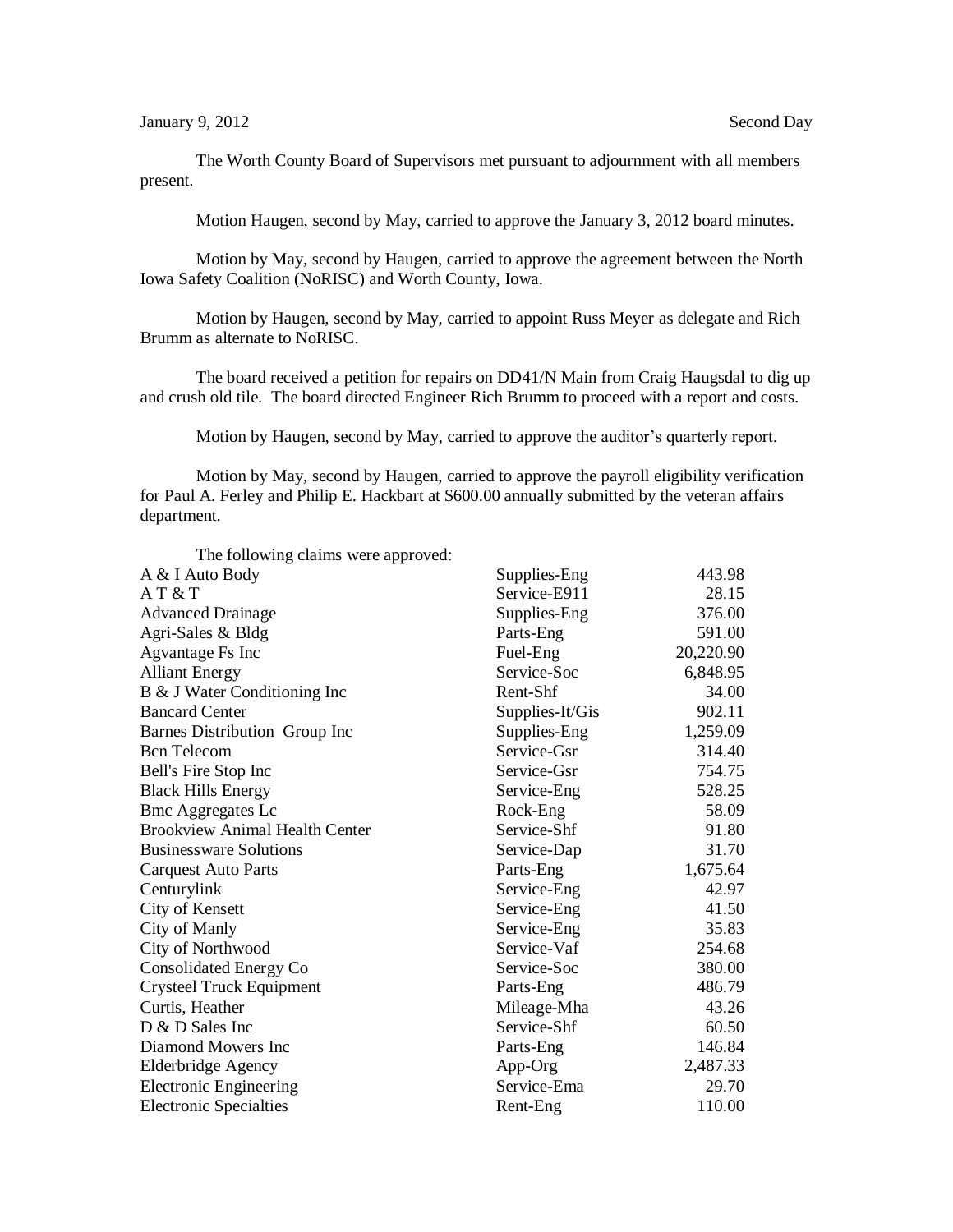| Enterprise Journal                  | Subscription-Shf | 28.00     |
|-------------------------------------|------------------|-----------|
| Evans, Curtis                       | Well Plug-San    | 200.00    |
| <b>Fastenal Company</b>             | Supplies-Eng     | 58.79     |
| Ferden, Eugene                      | Meeting-Vaf      | 62.36     |
| Fertile Public Library              | App-Lib          | 7,250.00  |
| Fisher, Jane                        | Mileage-Mha      | 133.90    |
| <b>Grafton Public Library</b>       | App-Lib          | 7,250.00  |
| Greve Law Office                    | Copies-Att       | 79.50     |
| Hackbart, Philip E.                 | Mileage-Vaf      | 12.36     |
| Haugen, David                       | Mileage-Sup      | 108.15    |
| Helgeson Drainage, Inc.             | Service-Eng      | 179.50    |
| Hopperstad, Jay                     | Well Plug-San    | 200.00    |
| <b>Hotsy Equipment</b>              | Parts-Eng        | 63.87     |
| Huber Supply Co                     | Supplies-Eng     | 361.43    |
| I35/105 Welcome Center Inc.         | App-Org          | 7,500.00  |
| Ia Environmental Health Assoc       | Dues-San         | 20.00     |
| Imwca                               | Prem-Ins         | 9,204.00  |
| Iowa Dept of Transportation         | Equip-Eng        | 5,530.20  |
| <b>Iowa Prison Industries</b>       | Service-Shf      | 2,591.42  |
| Iowa Workforce Development          | Unempl-Ins       | 1,659.04  |
| Jackson, Sandra                     | Mileage-Mha      | 96.82     |
| Jensen, Bobbie                      | Mileage-Mha      | 55.62     |
| Joice Public Library                | App-Lib          | 7,250.00  |
| Kaman Industrial Technologies       | Supplies-Eng     | 294.92    |
| Kathleen's Care Inc                 | Service-Mha      | 744.00    |
| Kensett Public Library              | App-Lib          | 7,250.00  |
| Kinney Memorial Library             | App-Lib          | 7,250.00  |
| Lake Mills Lumber Co                | Supplies-Eng     | 11.00     |
| Larsen Plumbing & Heating Inc       | Service-Gsr      | 249.55    |
| Liberty Tire Recycling Service      | Service-Recy     | 459.01    |
| Low's Amoco Bp                      | Fuel-Asr         | 28.76     |
| Mail Services Llc                   | Supplies-Trs     | 232.81    |
| Mainstay Systems Inc                | Service-Shf      | 1,185.00  |
| <b>Manly Junction Signal</b>        | Subscription-Asr | 75.00     |
| Manly Public Library                | App-Lib          | 7,250.00  |
| <b>Mason City Business Systems</b>  | Service-Phd      | 56.03     |
| May, Dennis                         | Mileage-Sup      | 81.37     |
| Mc Clure Engineering Co             | Service-Ndp      | 14,223.50 |
| Mediacom                            | Service-Phd      | 149.90    |
| Medical Associates Clinic Pc        | Service-Mha      | 170.00    |
| Mireles, Sandra                     | Mileage-Mha      | 406.34    |
| Mitchell Co Care Facility           | Service-Mha      | 2,461.71  |
| Napa Auto Parts                     | Parts-Eng        | 19.12     |
| <b>Next Generation Technologies</b> | Service-Mha      | 2,108.36  |
| Niacc                               | Edu-Eng          | 20.00     |
| Niebur, Ellen                       | Mileage-Mha      | 47.38     |
| North Country Equipment             | Supplies-Gsr     | 30.14     |
| Northwood Anchor                    | Subscription-Shf | 108.00    |
| Northwood Electric Inc              | Service-Shf      | 66.96     |
| Northwood Public Library            | App-Lib          | 7,250.00  |
| Northwood Sanitation Llc            | Service-Phd      | 296.50    |